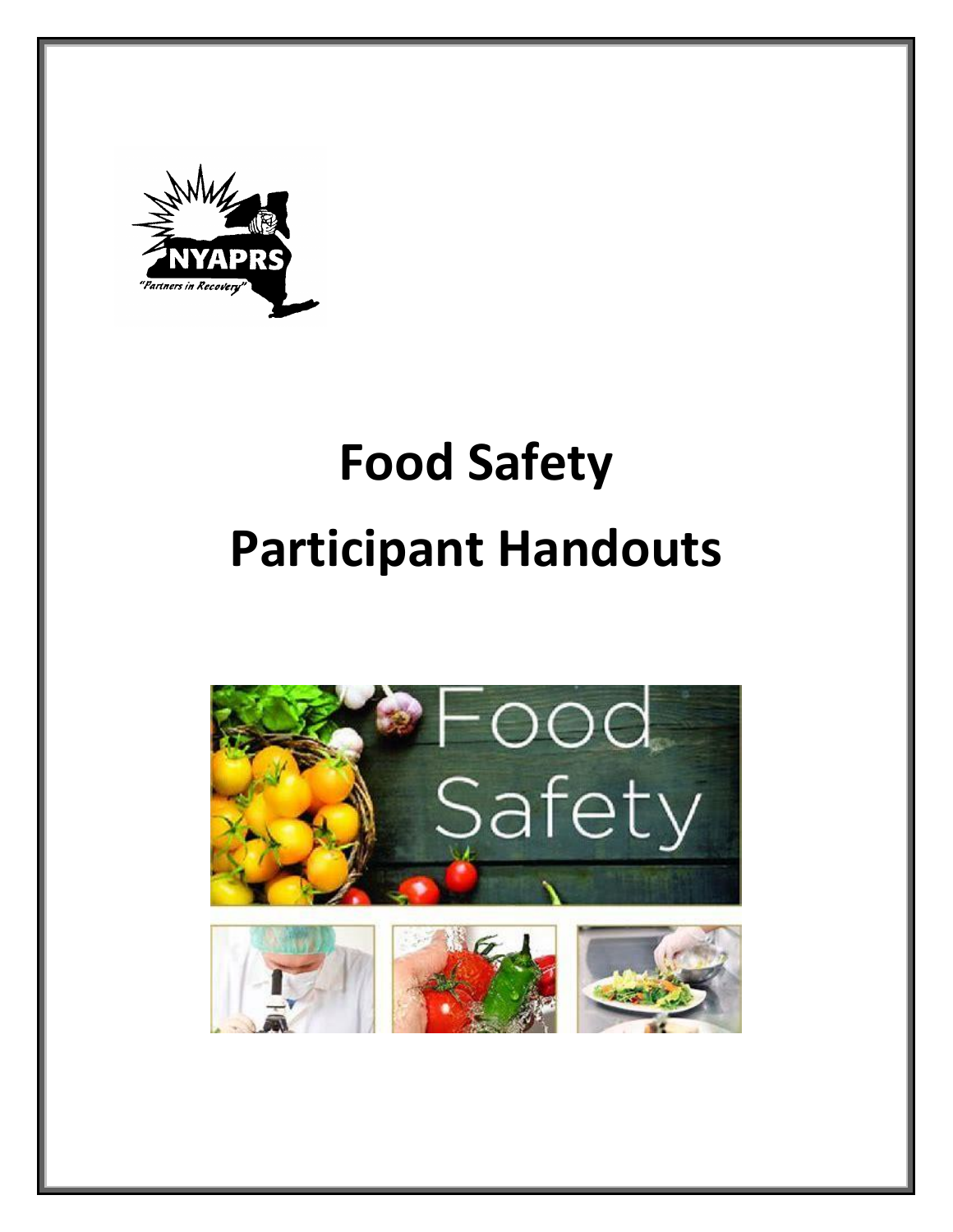## Curriculum Questionnaire

**Directions:** Below is a list of statements about food safety. Please circle Y (yes) if you agree with the statement, and circle N (no) if you disagree with the statement. If you don't know (DK) the answer, please circle DK.

|                                                                                                                                                          | Yes | <b>No</b> | Don't     |
|----------------------------------------------------------------------------------------------------------------------------------------------------------|-----|-----------|-----------|
|                                                                                                                                                          |     |           | Know      |
| It could take only a small number of harmful bacteria to make a person<br>1.<br>sick.                                                                    | Υ   | N         | DK        |
| All bacteria found in food can make you sick.<br>2.                                                                                                      | Y   | N         | <b>DK</b> |
| 3.<br>Microorganisms are so small you can't see them with just your eyes.                                                                                | Y   | N         | DK        |
| You can see, smell and/or taste when food is unsafe.<br>4.                                                                                               | Y   | N         | DK        |
| Bacteria need food and water to survive.<br>5.                                                                                                           | Υ   | N         | DK        |
| Most microorganisms multiply most rapidly when the food is in the<br>6.<br>refrigerator.                                                                 | Y   | N         | DK        |
| People may have harmful bacteria on their hands.<br>7.                                                                                                   | Υ   | N         | DK        |
| 8.<br>You should wash your hands at least 15 seconds with warn water and<br>soap before preparing food.                                                  | Υ   | N         | DK        |
| It is important to wash hands after touching raw meat.<br>9.                                                                                             | Υ   | N         | DK        |
| 10. Countertops should be cleaned before preparing food on them.                                                                                         | Y   | N         | DK        |
| 11. After washing your hands, it is ok to dry them on your apron.                                                                                        | Υ   | N         | DK        |
| 12. It is important to wash a cutting board after using it to cut up raw meat.                                                                           | Υ   | N         | DK        |
| 13. It is safe to use a cloth towel to clean up spills on kitchen counters and<br>then use it to dry off fresh vegetables.                               | Υ   | N         | DK        |
| 14. Sponges and/or dishcloths used to wipe up juices from raw meat, fish or<br>poultry can be used to wash dishes if they have been rinsed in hot water. | Y   | N         | DK        |
| 15. Cutting boards used to cut up raw meat, fish or poultry should be<br>cleaned before using with any other foods.                                      | Υ   | N         | DK        |
| 16. It's okay to store raw meat, fish or poultry wherever ther eis room in the<br>refrigerator.                                                          | Υ   | N         | DK        |
| 17. It is safe to place cooked hamburgers on the same unwashed plate that<br>was used to bring the uncooked meat out to the grill.                       | Y   | N         | DK        |
| 18. When grocery shopping you can just put tomatoes and bananas in the<br>same bag with raw chicken and hamburger.                                       | Y   | N         | DK        |
| 19. It is not safe to use the same spoon to taste and then stir the food<br>without washing the spoon.                                                   | Y   | N         | DK        |
| 20. Dishwashing detergent ca be stored with dry food ingredients (i.e., flour<br>and sugar as long as it is kept in the container it came in).           | Y   | N         | DK        |
| 21. It's okay to store fresh produce any place in the refrigerator there is<br>room.                                                                     | Υ   | N         | DK        |
| 22. Always rotate food cooked in a microwave to avoid "cold spots" in the<br>food.                                                                       | Υ   | N         | DK        |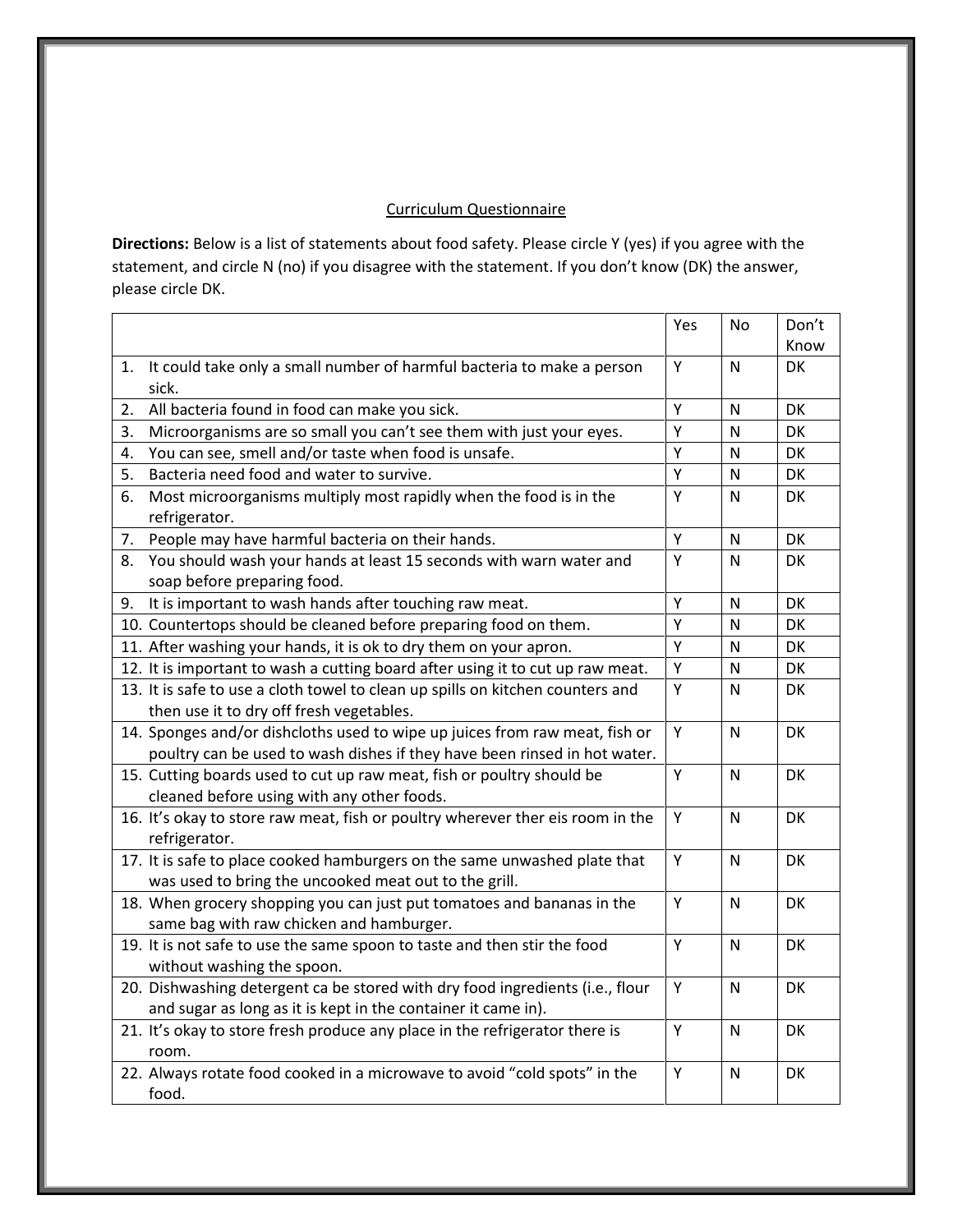| 23. Leftovers sould be reheated to at least 140 degrees F.                      | Υ   | N         | DK        |
|---------------------------------------------------------------------------------|-----|-----------|-----------|
|                                                                                 | Yes | <b>No</b> | Don't     |
|                                                                                 |     |           | Know      |
| 24. When cooking eggs, it's ok if the yolk is runny.                            | Υ   | N         | DK        |
| 25. It is safe to taste raw cookie dough that contains raw eggs.                | Y   | N         | DK        |
| 26. It is safe to use raw eggs in recipes that will not be cooked.              | Υ   | N         | <b>DK</b> |
| 27. You can tell that baked chicken is thoroughly cooked by the color of the    | Y   | N         | DK        |
| juices.                                                                         |     |           |           |
| 28. Using a food thermometer is the best way of knowing that food is            | Y   | N         | DK        |
| thoroughly cooked.                                                              |     |           |           |
| 29. You should always bring soup to a boil when it is reheated.                 | Y   | N         | DK        |
| 30. Leftovers after a meal can be safely left on the counter for 4 hours.       | Υ   | N         | DK        |
| 31. The safest place to defrost frozen chicken is on the kitchen counter.       | Υ   | N         | DК        |
| 32. The temperature of a refrigerator should be 40 degrees F or lower.          | Υ   | N         | DK        |
| 33. It is safe to eave hot cooked food on the counter to completely cool at     | Y   | N         | <b>DK</b> |
| room temperature before putting it in the refrigerator.                         |     |           |           |
| 34. It's okay to defrost food in the microwave and cook it immediately.         | Υ   | N         | DK        |
| 35. If a green bean casserole is left on the kitchen counter overnight, it's    | Y   | N         | DK        |
| safe to eat if it is properly reheated.                                         |     |           |           |
| 36. A very large pot of chicken soup will cool very quickly in the refrigerator | Y   | N         | DK        |
| and be safe to eat.                                                             |     |           |           |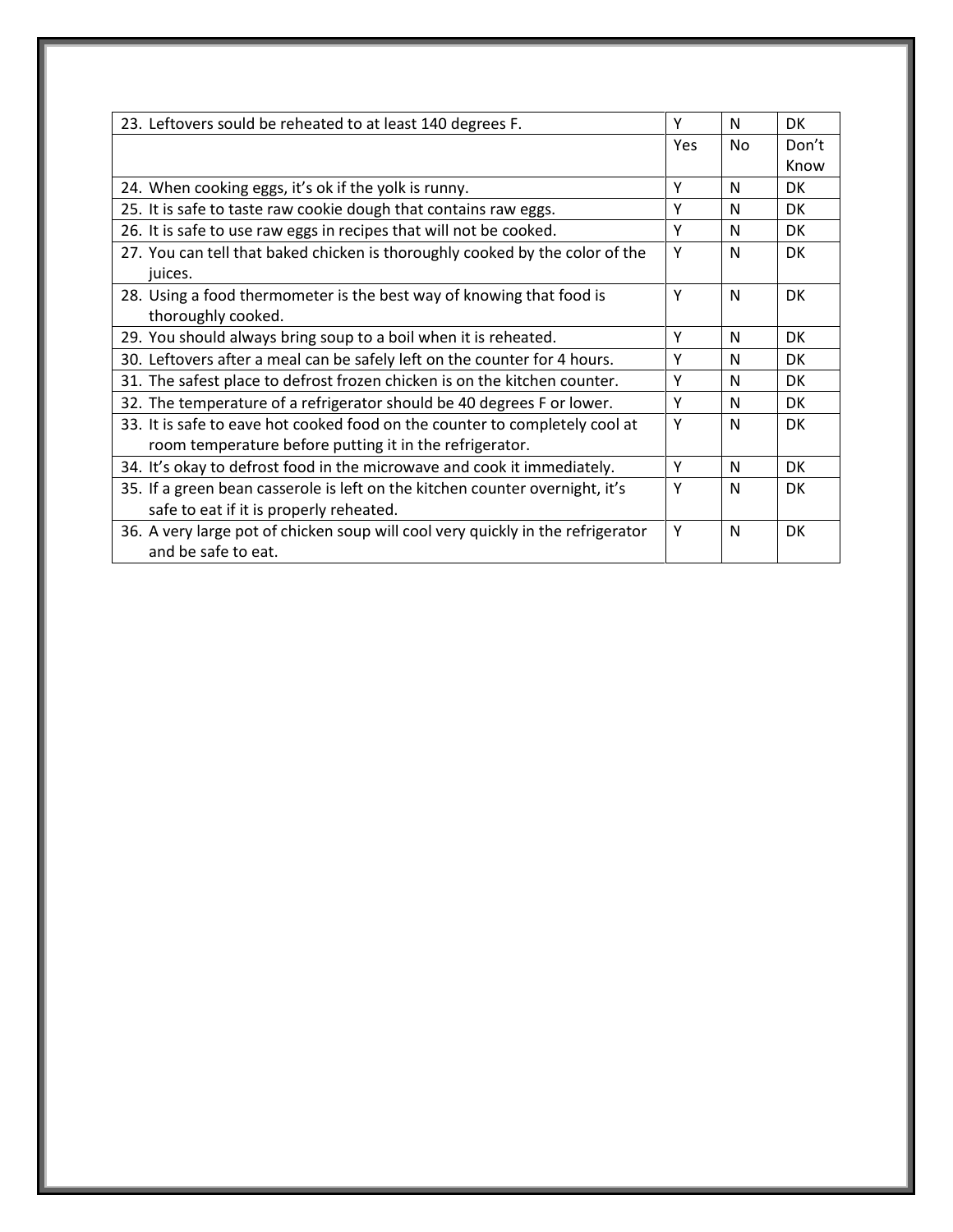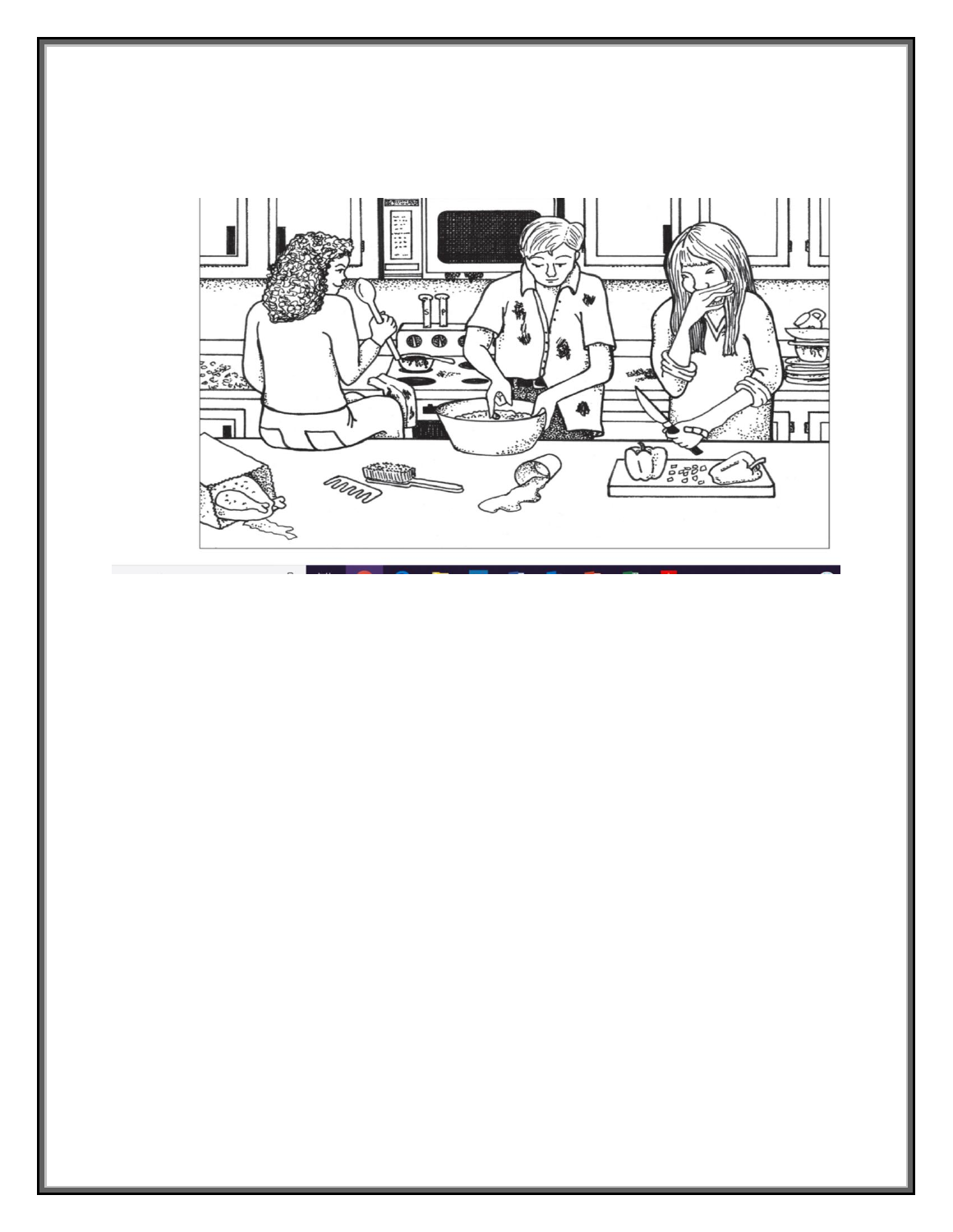#### Clean Up Worksheet

Directions: In the spaces after each step in the baked chicken recipe, list the clean-up steps that should be added to each step in the recipe.

Baked Chicken:

Serves: 4

Ingredients:

4 chicken breasts

"coating" mixture of 1 cup flour, 1 tsp onion powder, ¼ tsp pepper, and 1 tsp paprika

Large plastic bag

Oil or spray oil

Preparation:

1. Preheat oven to 375F.

2. Add "coating mixture" ingredients in a large plastic bag. Shake to combine.

3. Take chicken out of the refrigerator, open package. Place chicken on cutting board, remove skin.

\_\_\_\_\_\_\_\_\_\_\_\_\_\_\_\_\_\_\_\_\_\_\_\_\_\_\_\_\_\_\_\_\_\_\_\_\_\_\_\_\_\_\_\_\_\_\_\_\_\_\_\_\_\_\_\_\_\_\_\_\_\_\_\_\_\_\_\_\_\_\_\_\_\_\_\_\_\_\_\_\_\_

\_\_\_\_\_\_\_\_\_\_\_\_\_\_\_\_\_\_\_\_\_\_\_\_\_\_\_\_\_\_\_\_\_\_\_\_\_\_\_\_\_\_\_\_\_\_\_\_\_\_\_\_\_\_\_\_\_\_\_\_\_\_\_\_\_\_\_\_\_\_\_\_\_\_\_\_\_\_\_\_\_\_

\_\_\_\_\_\_\_\_\_\_\_\_\_\_\_\_\_\_\_\_\_\_\_\_\_\_\_\_\_\_\_\_\_\_\_\_\_\_\_\_\_\_\_\_\_\_\_\_\_\_\_\_\_\_\_\_\_\_\_\_\_\_\_\_\_\_\_\_\_\_\_\_\_\_\_\_\_\_\_\_\_\_

\_\_\_\_\_\_\_\_\_\_\_\_\_\_\_\_\_\_\_\_\_\_\_\_\_\_\_\_\_\_\_\_\_\_\_\_\_\_\_\_\_\_\_\_\_\_\_\_\_\_\_\_\_\_\_\_\_\_\_\_\_\_\_\_\_\_\_\_\_\_\_\_\_\_\_\_\_\_\_\_\_\_

\_\_\_\_\_\_\_\_\_\_\_\_\_\_\_\_\_\_\_\_\_\_\_\_\_\_\_\_\_\_\_\_\_\_\_\_\_\_\_\_\_\_\_\_\_\_\_\_\_\_\_\_\_\_\_\_\_\_\_\_\_\_\_\_\_\_\_\_\_\_\_\_\_\_\_\_\_\_\_\_\_\_

\_\_\_\_\_\_\_\_\_\_\_\_\_\_\_\_\_\_\_\_\_\_\_\_\_\_\_\_\_\_\_\_\_\_\_\_\_\_\_\_\_\_\_\_\_\_\_\_\_\_\_\_\_\_\_\_\_\_\_\_\_\_\_\_\_\_\_\_\_\_\_\_\_\_\_\_\_\_\_\_\_\_

\_\_\_\_\_\_\_\_\_\_\_\_\_\_\_\_\_\_\_\_\_\_\_\_\_\_\_\_\_\_\_\_\_\_\_\_\_\_\_\_\_\_\_\_\_\_\_\_\_\_\_\_\_\_\_\_\_\_\_\_\_\_\_\_\_\_\_\_\_\_\_\_\_\_\_\_\_\_\_\_\_\_

\_\_\_\_\_\_\_\_\_\_\_\_\_\_\_\_\_\_\_\_\_\_\_\_\_\_\_\_\_\_\_\_\_\_\_\_\_\_\_\_\_\_\_\_\_\_\_\_\_\_\_\_\_\_\_\_\_\_\_\_\_\_\_\_\_\_\_\_\_\_\_\_\_\_\_\_\_\_\_\_\_\_

\_\_\_\_\_\_\_\_\_\_\_\_\_\_\_\_\_\_\_\_\_\_\_\_\_\_\_\_\_\_\_\_\_\_\_\_\_\_\_\_\_\_\_\_\_\_\_\_\_\_\_\_\_\_\_\_\_\_\_\_\_\_\_\_\_\_\_\_\_\_\_\_\_\_\_\_\_\_\_\_\_\_

\_\_\_\_\_\_\_\_\_\_\_\_\_\_\_\_\_\_\_\_\_\_\_\_\_\_\_\_\_\_\_\_\_\_\_\_\_\_\_\_\_\_\_\_\_\_\_\_\_\_\_\_\_\_\_\_\_\_\_\_\_\_\_\_\_\_\_\_\_\_\_\_\_\_\_\_\_\_\_\_\_\_

\_\_\_\_\_\_\_\_\_\_\_\_\_\_\_\_\_\_\_\_\_\_\_\_\_\_\_\_\_\_\_\_\_\_\_\_\_\_\_\_\_\_\_\_\_\_\_\_\_\_\_\_\_\_\_\_\_\_\_\_\_\_\_\_\_\_\_\_\_\_\_\_\_\_\_\_\_\_\_\_\_\_

4. Use tongs or other cooking utensil to place chicken pieces in the bag.

5. Shake until all the chicken pieces are coated.

6. Use tongs or other cooking utensil to remove the coated chicken pieces and place in a 9''x13'' baking dish, cooking surface sprayed with oil or covered with a thin coating of oil.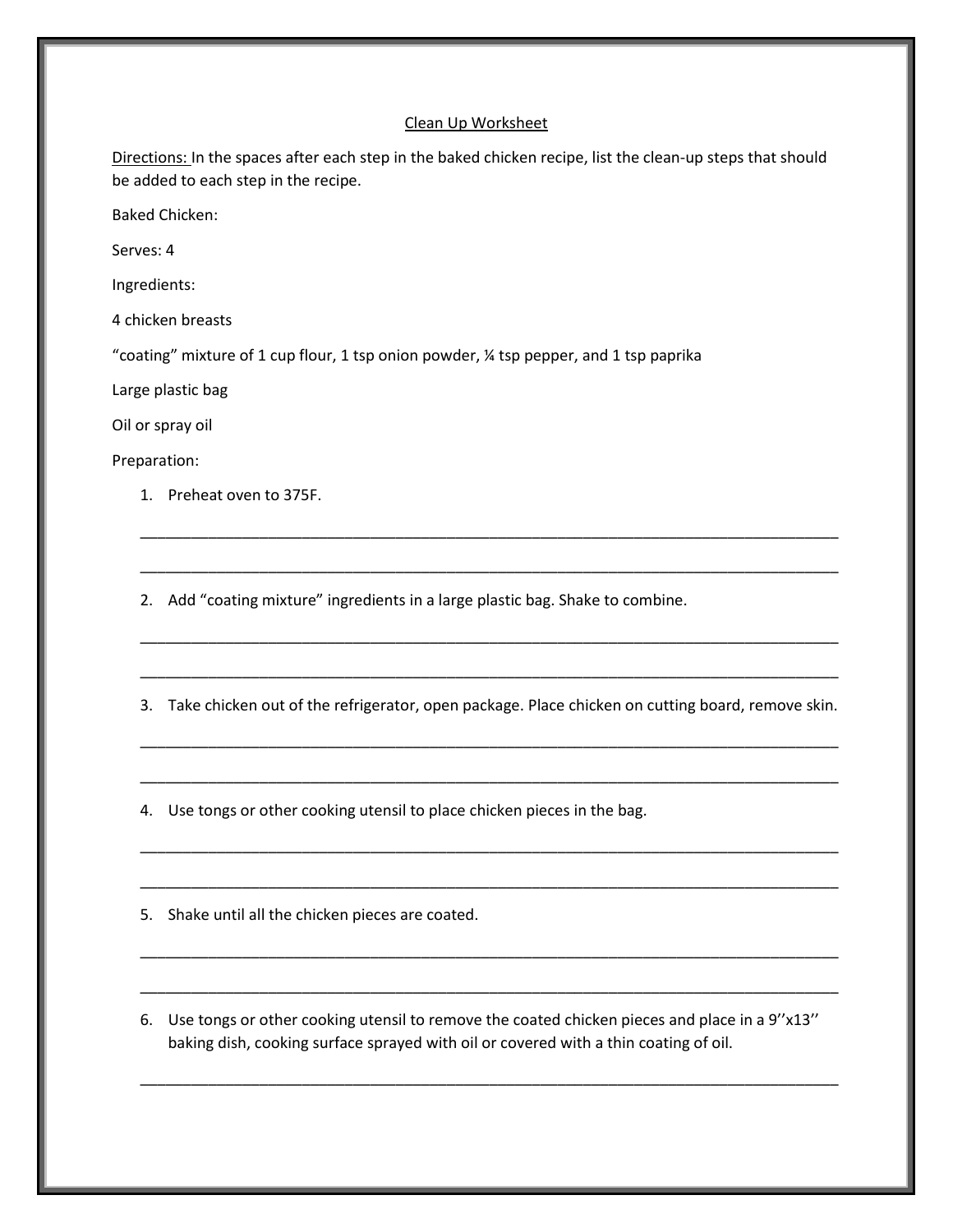7. Bake 20-30 minutes until internal temperature reads 165F.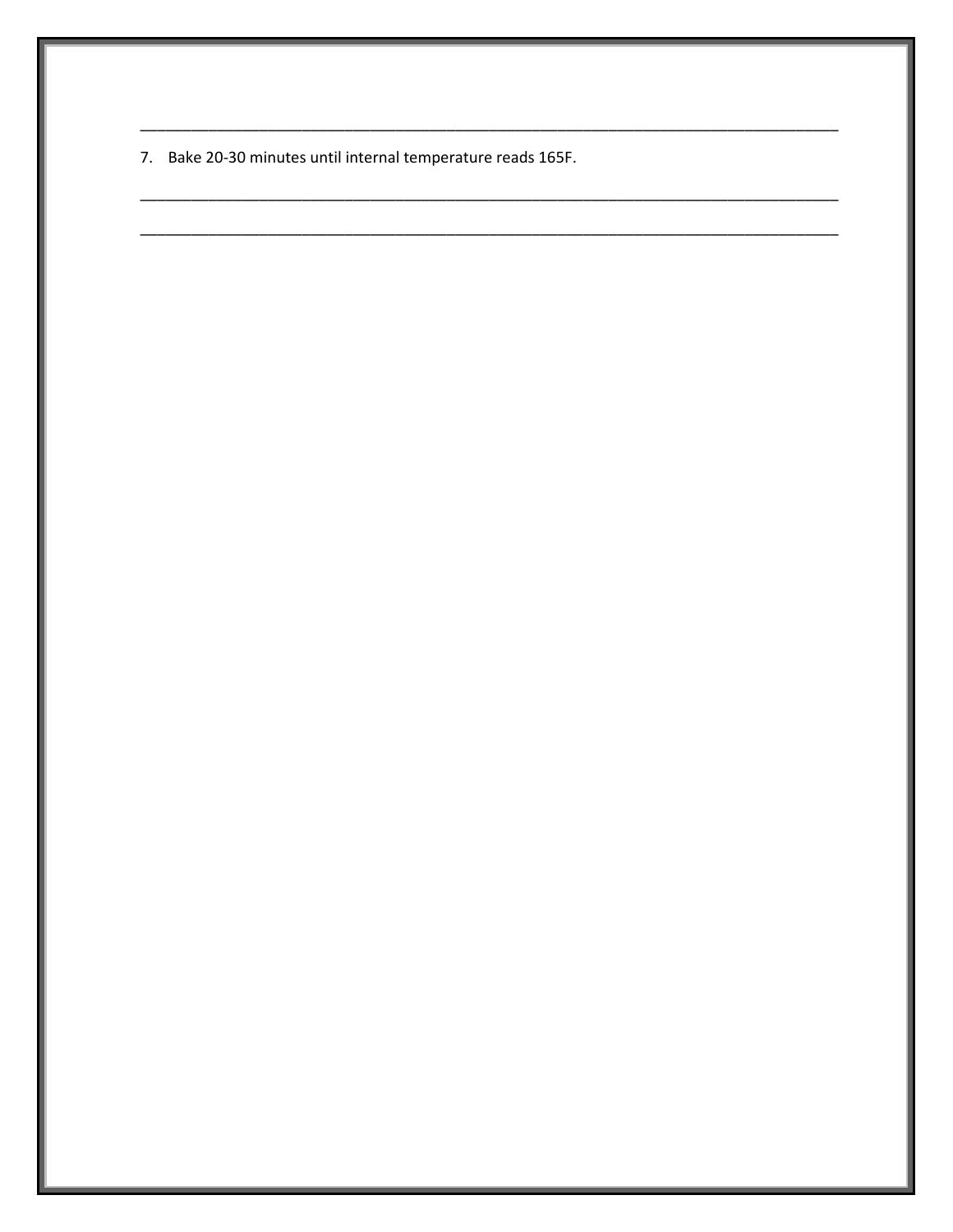# Recommended Internal Temperatures

| <b>Product</b>                             | <b>Degrees Fahrenheit</b> |  |  |
|--------------------------------------------|---------------------------|--|--|
| <b>Eggs and Egg Dishes</b>                 |                           |  |  |
| Eggs                                       | 160                       |  |  |
| Egg dishes                                 | 160                       |  |  |
| <b>Ground Meat and poultry Mixtures</b>    |                           |  |  |
| Turkey, chicken (including patties)        | 165                       |  |  |
| Veal, beef, lamb, pork (including patties) | 160                       |  |  |
| <b>Fresh Beef</b>                          |                           |  |  |
| Medium rare                                | 145                       |  |  |
| Medium                                     | 160                       |  |  |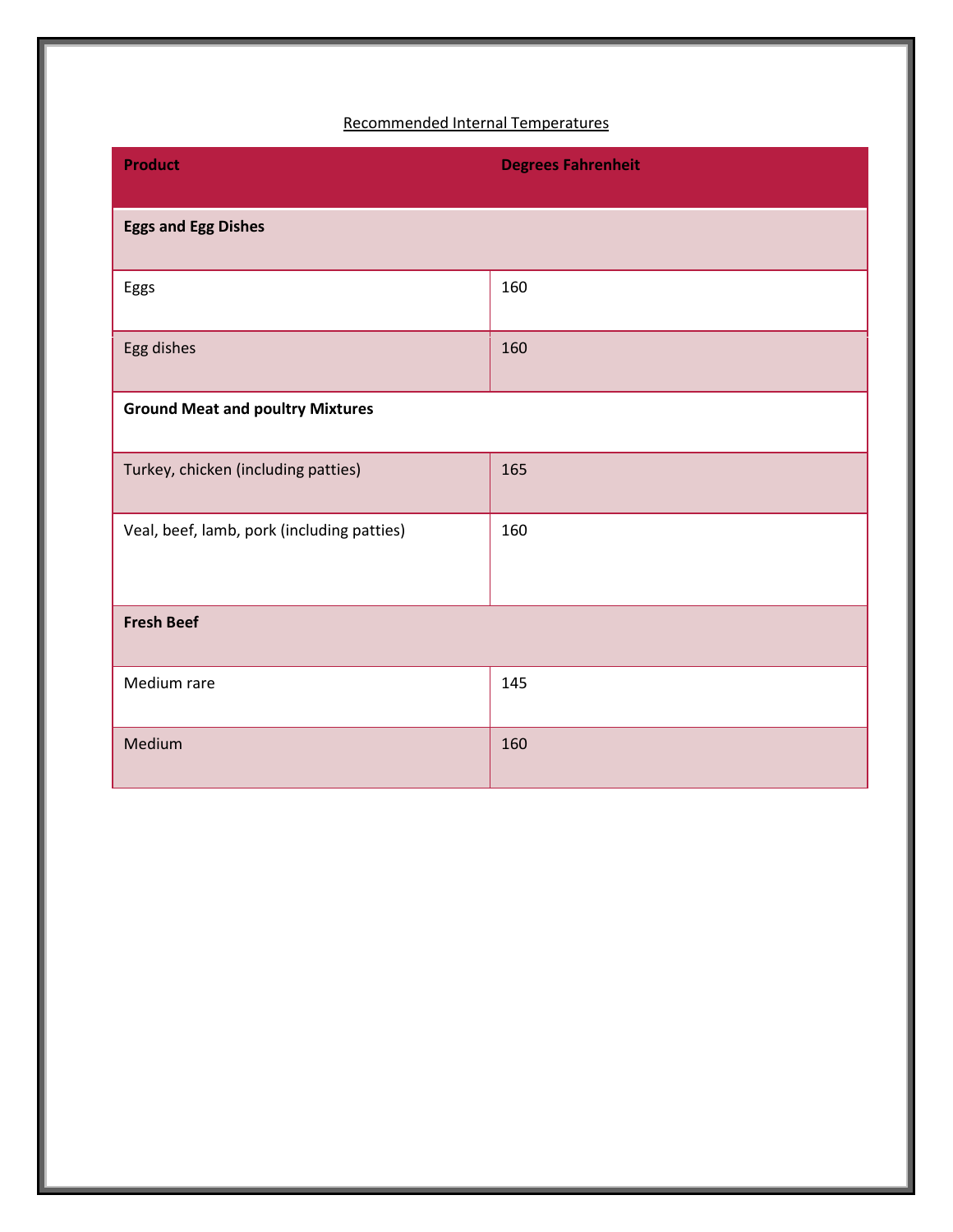| <b>Product</b>         | <b>Degrees Fahrenheit</b> |
|------------------------|---------------------------|
| <b>Fresh Lamb</b>      |                           |
| Medium rare            | 145                       |
| Medium                 | 160                       |
| Well done              | 170                       |
| <b>Fresh Pork</b>      |                           |
| Medium                 | 160                       |
| Well done              | 170                       |
| Ham                    |                           |
| Fresh (raw)            | 160                       |
| Pre-cooked (to reheat) | 140                       |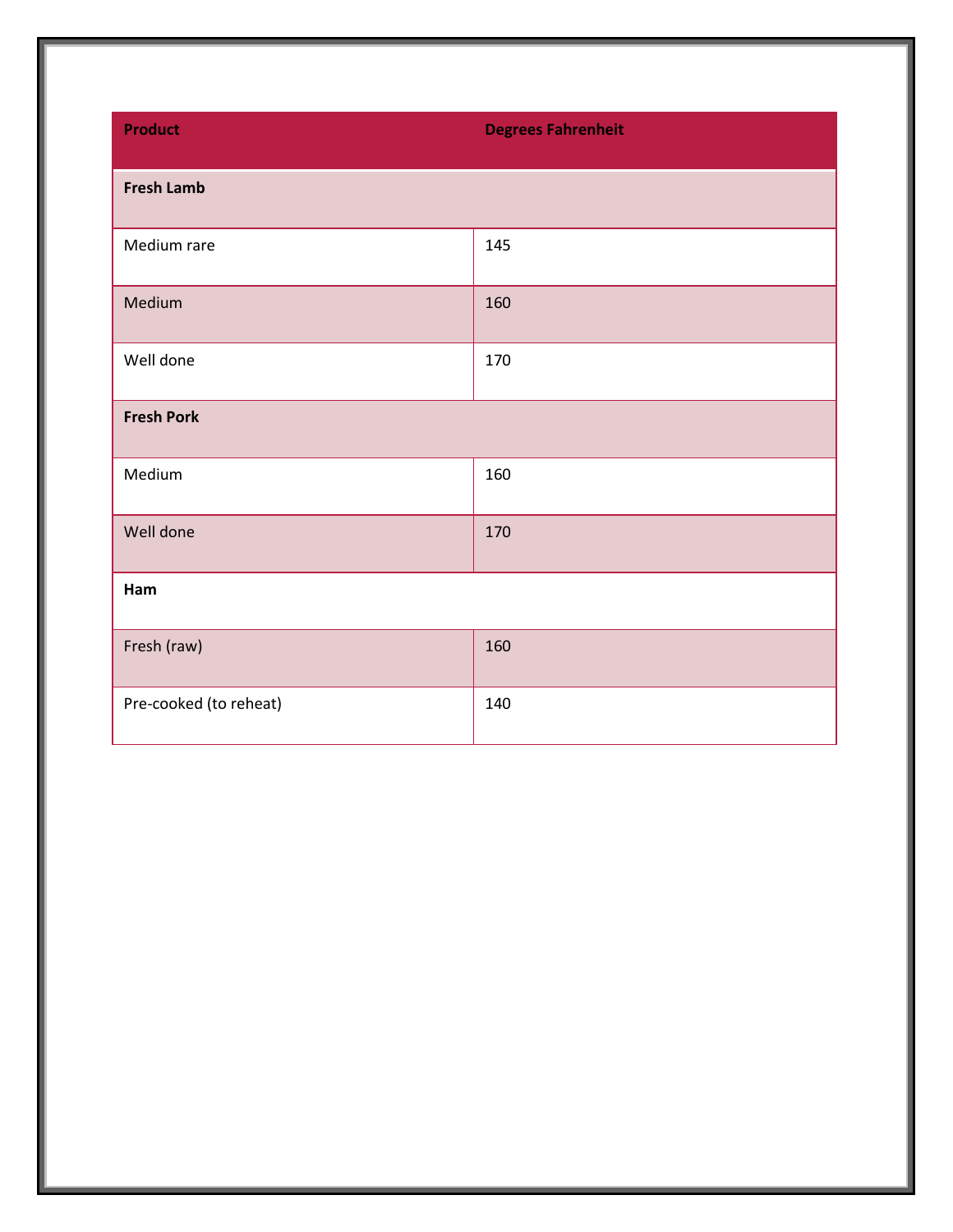| <b>Product</b>                     | <b>Degrees Fahrenheit</b> |
|------------------------------------|---------------------------|
| <b>Poultry</b>                     |                           |
| Chicken whole                      | 165                       |
| Turkey whole                       | 165                       |
| Poultry breast, roasts             | 165                       |
| Poultry thighs, wings              | 165                       |
| Stuffing (cooked alone or in bird) | 165                       |
| Duck and goose                     | 165                       |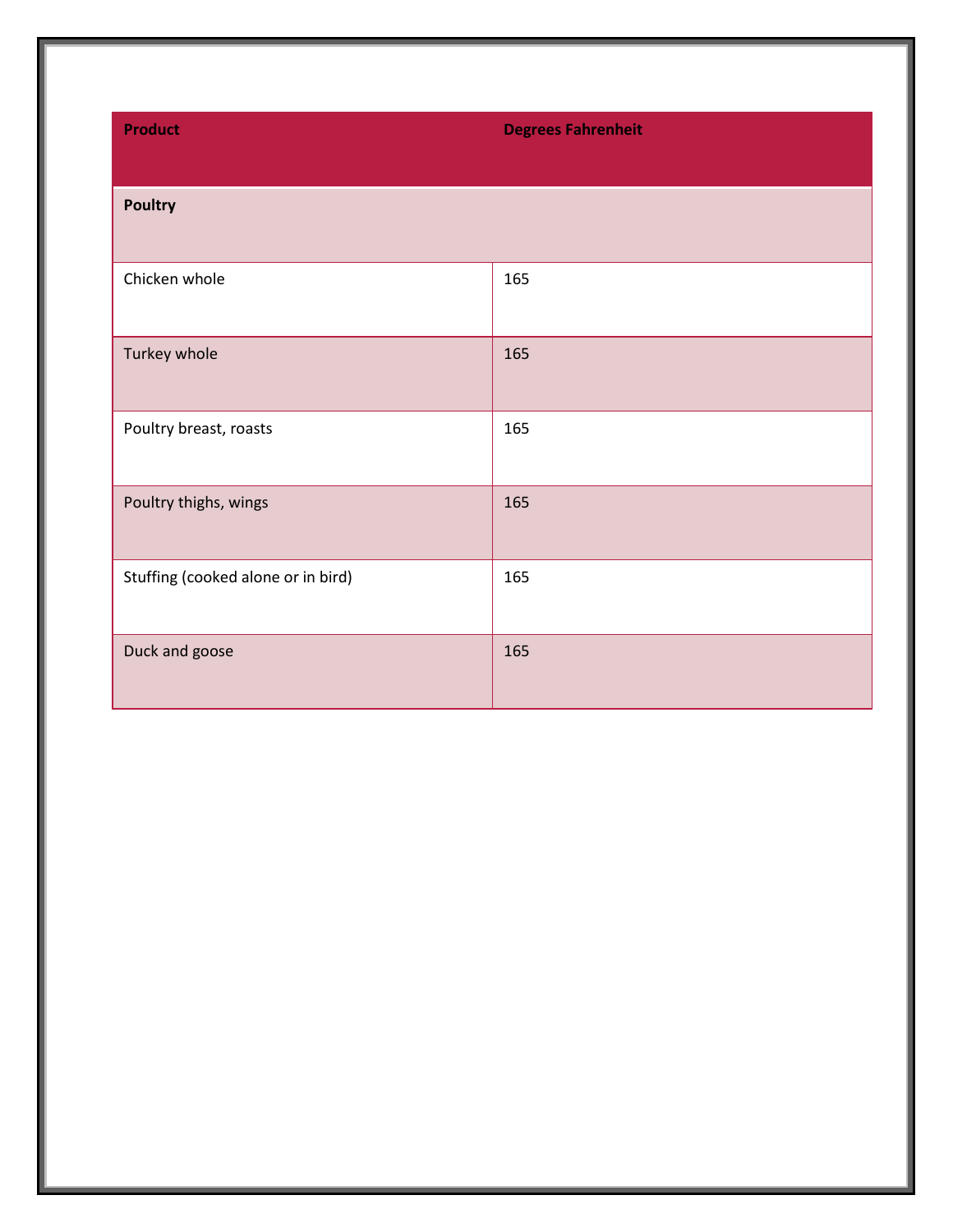## Luncheon Planning Worksheet

Sample Menu:

Baked chicken

Tossed Salad

Fruit Salad

- 1. How many people will be attending?
- 2. How long do we have to prepare food?
- 3. What kitchen facilities do we have to use?
- 4. Do any people have food allergies that we need to consider?
- 5. What else might we need to know to plan this event?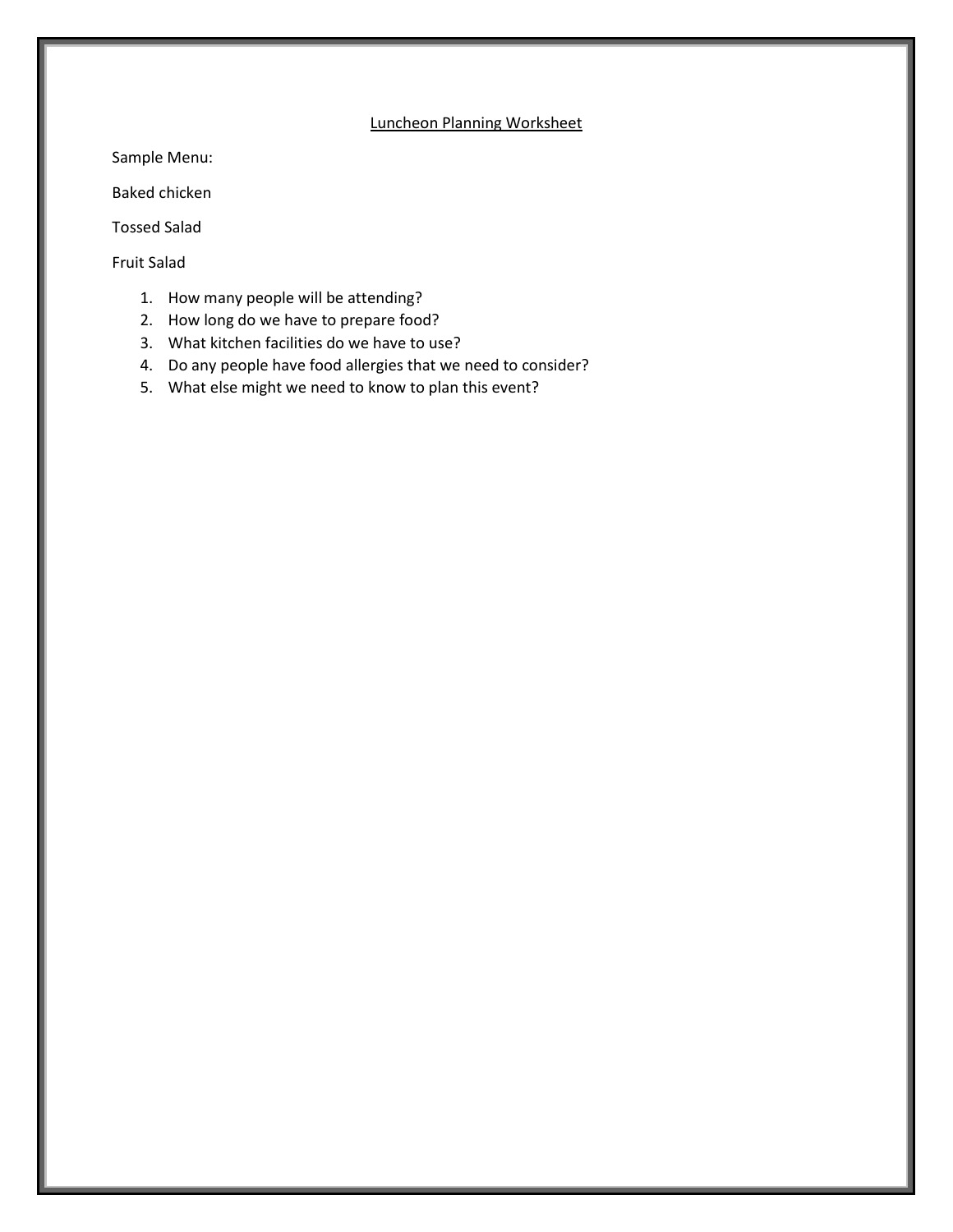#### Sample Recipes

# **Baked Chicken**

## **Ingredients:**

4 chicken breasts (or thighs or drumsticks, whatever you prefer)

"coating mixture" of 1 cup flour and 1 tsp onion powder

¼ tsp pepper and 1 tsp paprika

Large plastic bag

9x13 baking dish

#### **Directions:**

- 1. Preheat the oven to 375F
- 2. Combine "coating mixture" ingredients in a large plastic bag and shake.
- 3. Use tongs or other cooking utensil to place chicken pieces in the bag.
- 4. Shake until all the chicken pieces are coated.
- 5. Use tongs to remove the coated chicken pieces and place in a 9x13 baking dish.
- 6. Bake 20-30 minutes until internal temp is 165F.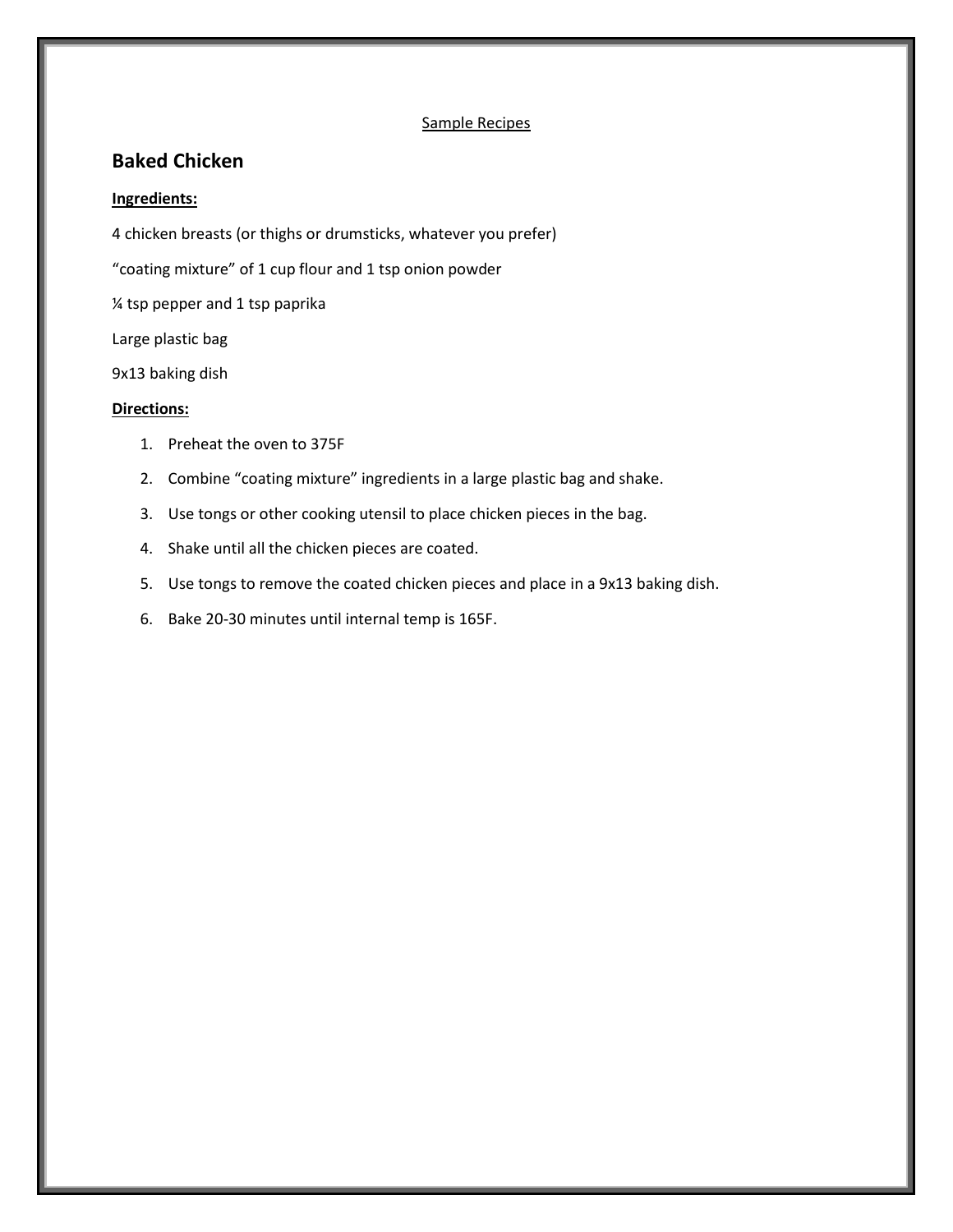# **Tossed Salad**

## **Ingredients:**

1 head of romaine or iceberg lettuce, washed and torn into small pieces

3 medium ripe tomatoes, sliced into sections

1 small cucumber, sliced

Italian dressing

## **Directions:**

1. Place all ingredients in a clean bowl, toss lightly with Italian dressing.

Serves 4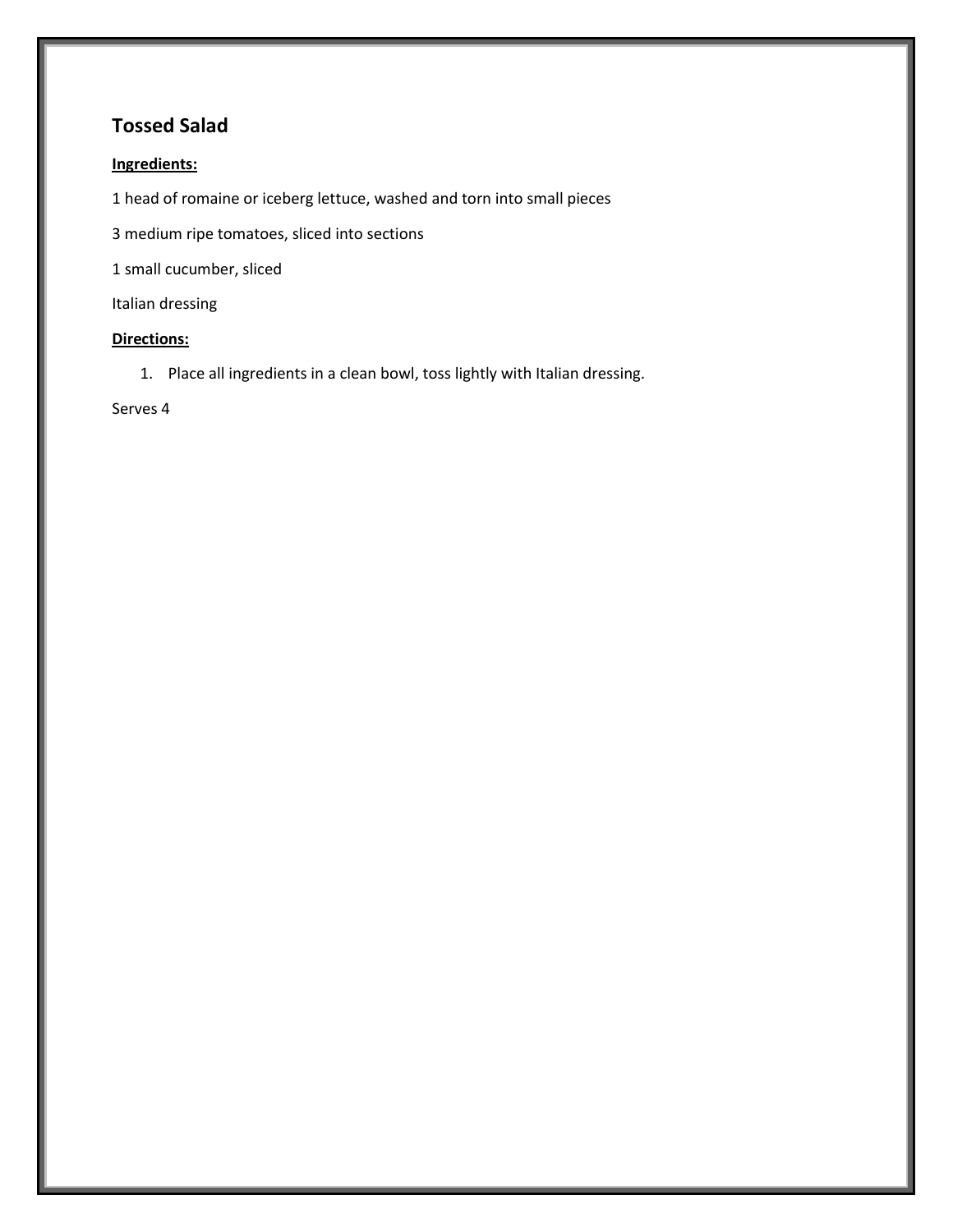# **Fruit Salad**

## Ingredients:

- 2 bananas, peeled and sliced
- 2 apples, cored, cut into bite-sized pieces
- 3 oranges, peeled, sectioned, cut into bite-sized pieces
- 1 small bunch of grapes, stems removed, sliced in half
- 2 tablespoons orange juice

## Directions:

- 1. After slicing bananas and apples, place in a bowl, sprinkle with orange juice to prevent browning. Set aside.
- 2. Just before serving, toss all ingredients together.

Serves 4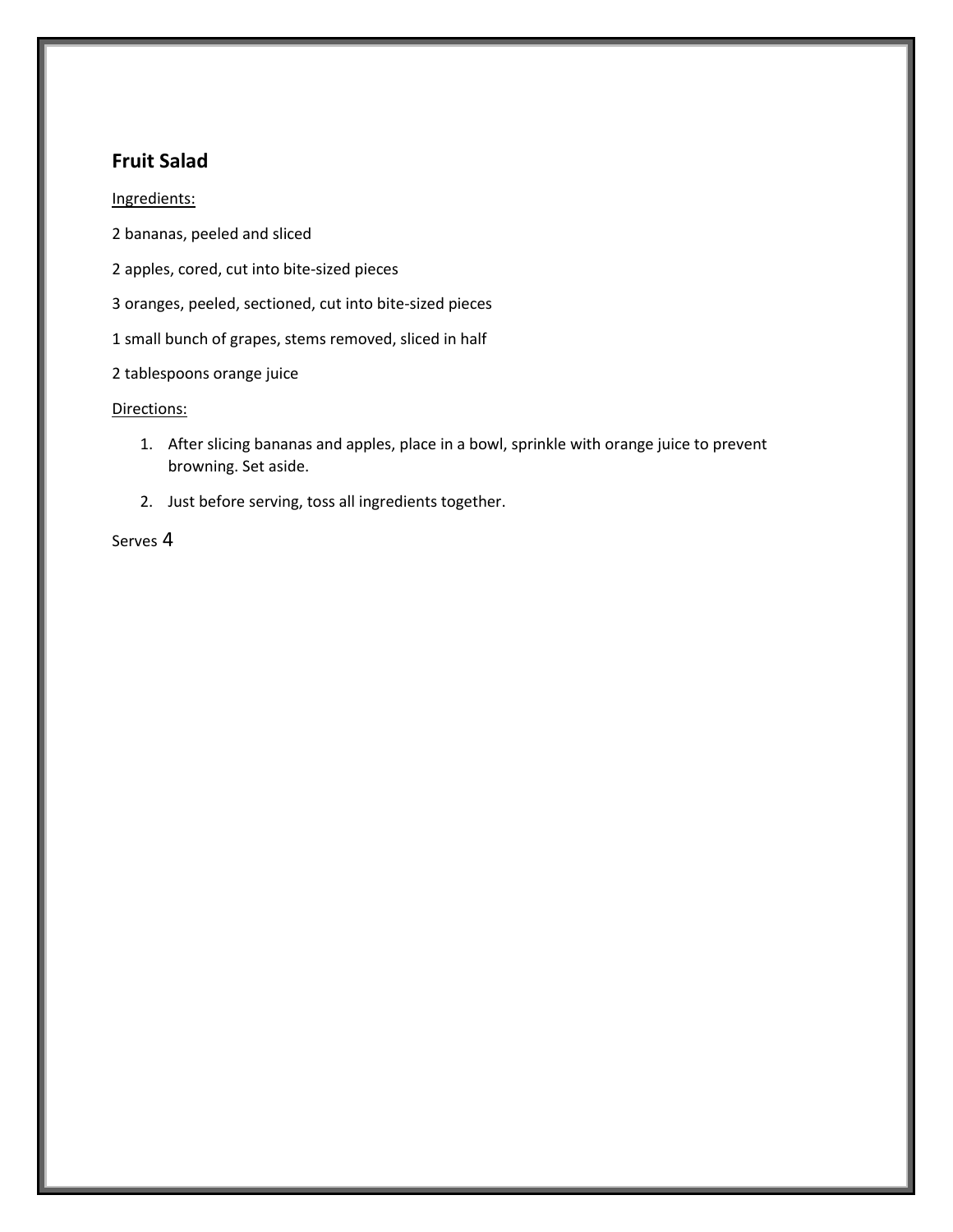# Job Assignment Worksheet

| Job                      | Participant           | Food Safety Principles Important to the Job |  |  |  |
|--------------------------|-----------------------|---------------------------------------------|--|--|--|
| Assignment               | Name                  |                                             |  |  |  |
| Planning                 |                       |                                             |  |  |  |
|                          |                       |                                             |  |  |  |
|                          |                       |                                             |  |  |  |
|                          |                       |                                             |  |  |  |
| Shopping                 |                       |                                             |  |  |  |
|                          |                       |                                             |  |  |  |
|                          |                       |                                             |  |  |  |
|                          |                       |                                             |  |  |  |
| <b>Putting Food Away</b> |                       |                                             |  |  |  |
|                          |                       |                                             |  |  |  |
|                          |                       |                                             |  |  |  |
|                          |                       |                                             |  |  |  |
|                          | <b>Preparing Food</b> |                                             |  |  |  |
|                          |                       |                                             |  |  |  |
|                          |                       |                                             |  |  |  |
|                          |                       |                                             |  |  |  |
| Serving                  |                       |                                             |  |  |  |
|                          |                       |                                             |  |  |  |
|                          |                       |                                             |  |  |  |
|                          |                       |                                             |  |  |  |
| <b>Cleaning Up</b>       |                       |                                             |  |  |  |
|                          |                       |                                             |  |  |  |
|                          |                       |                                             |  |  |  |
|                          |                       |                                             |  |  |  |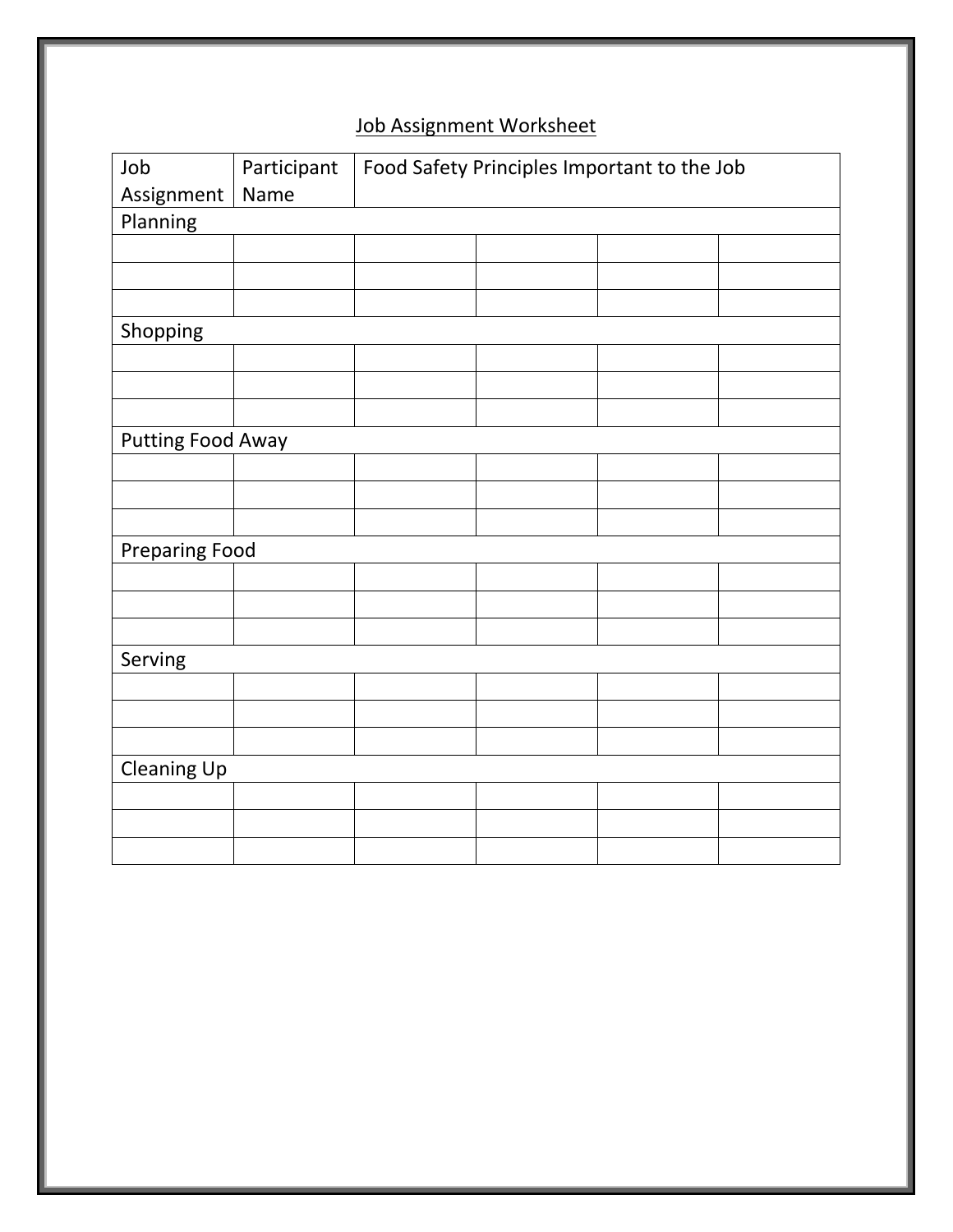## Food Safety Questionnaire

- 1. What is a foodborne illness? Check the correct answer.
	- \_\_\_\_ An illness which makes you too sick to eat.
	- \_\_\_\_ An illness caused by eating too much food.
	- \_\_\_\_ An illness caused by eating foods that are high in fat and cholesterol.
	- \_\_\_\_ An illness caused by disease causing microorganisms in food.
- 2. What is the "temperature danger zone"? Check the correct answer.
- \_\_\_\_ The temperature range where food is too hot to eat safely.
- \_\_\_\_ The temperature range where bacteria can multiply rapidly.
- \_\_\_\_ The temperature range where food will get freezer burn if you keep it too long.
- \_\_\_\_ The temperature range where food will dry out, resulting in poor quality.
- 3. For the past four hours, leftovers from your family's big holiday dinner have been sitting out in the kitchen for guests to eat. Check the foods that are still safe to eat.
- \_\_\_\_ Fudge
- \_\_\_\_ Roasted turkey
- \_\_\_\_ Mashed potatoes
- \_\_\_\_ Whole wheat buns
- \_\_\_\_ Baked ham
- \_\_\_\_ Sliced watermelon
- 4. Unsafe food will always have a strange appearance and odor. Check the correct answer.
- \_\_\_\_ True
- \_\_\_\_ False
- 5. Last night it was your turn to clear the dinner table and clean up the kitchen. At midnight, you work up and realized that you had forgotten to refrigerate the leftover potato salad. If the potato salad had been left out since 7pm, what should you do with the potato salad? Check the correct answer.

\_\_\_\_ Put the potato salad in the refrigerator immediately. Refrigeration will kill any bacteria that grew in the salad.

Tast the salad and see if it tastes okay, it is safe to refrigerate it and eat it the next day.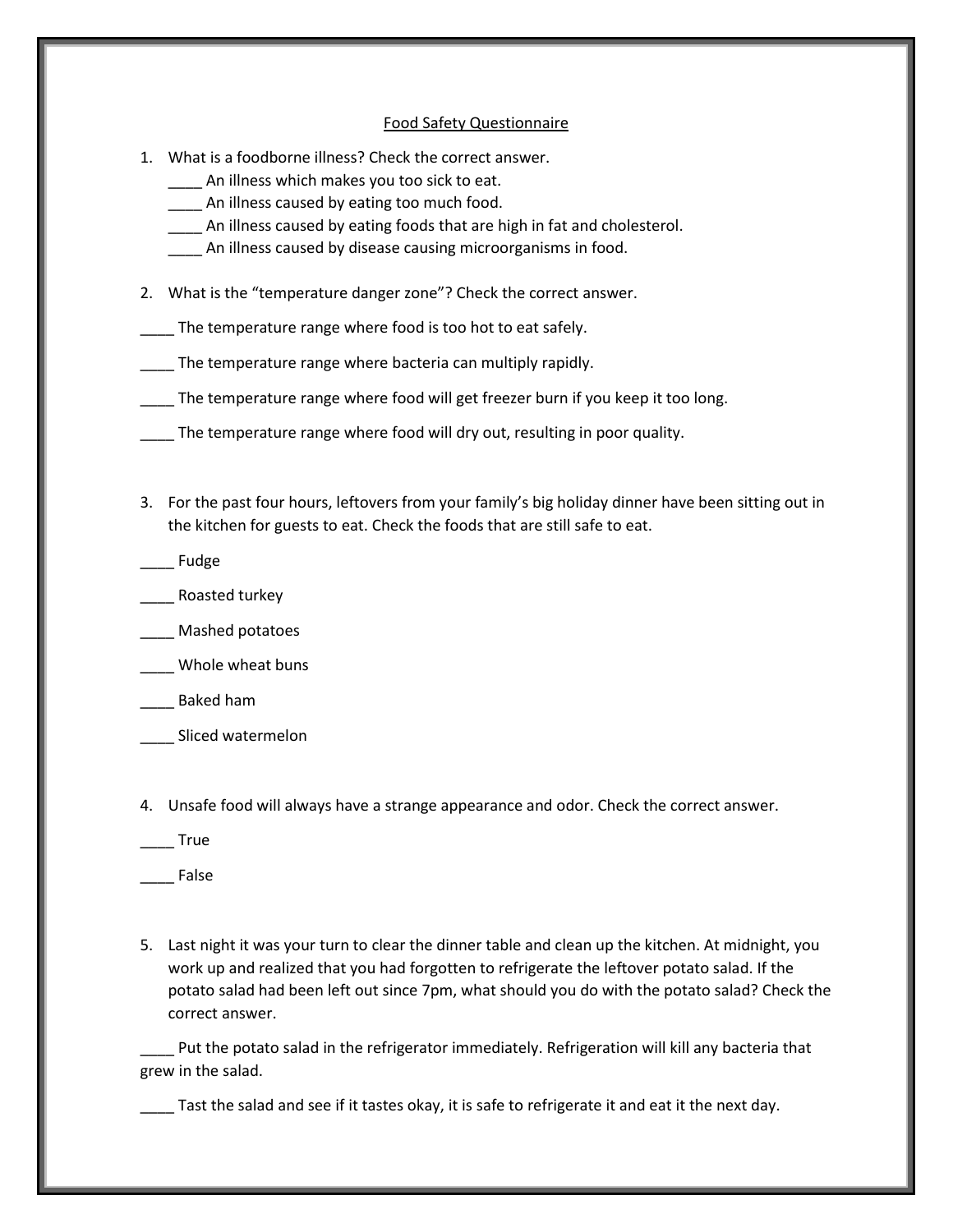- \_\_\_\_ Throw the salad away, because there is no way to make it safe to eat again.
- Feed it to the do, and if he likes it, it is still safe.
- 6. When refrigerating raw chicken, where should you store it to prevent cross-contamination of other foods? Check the correct answer.
- \_\_\_\_ On the top shelf inside the refrigerator
- \_\_\_\_ On the bottom shelf inside the refrigerator
- \_\_\_\_ In the drawer with your other meats, such as salami and leftover ham
- 7. If you were preparing submarine sandwiches for your friends, which one of the following activities would you do first?
- \_\_\_\_ Wash and cut the lettuce and tomatoes
- \_\_\_\_ Wash your hands
- \_\_\_\_ Cut the bread
- \_\_\_\_ Lower the periscope on the submarine
- 8. If your friend was grilling hamburgers and asked how you want your hamburger cooked, how should you respond?
- \_\_\_\_ Rare
- \_\_\_\_ Medium rare
- \_\_\_\_ Well done
- 9. When you were helping make chocolate chip cookies, you ate a large spoonful of the raw cookie dough. The next day you were sick with diarrhea and stomach pain. Why do you think you became sick?
- Because the flour wasn't cooked and formed a ball of dough in your stomach
- Because the cookie dough had too much sugar in it
- Because the cookie dough had uncooked eggs in it
- Because the cookie dough had uncooked margarine in it
- 10. After you use a cutting board for cutting raw meats, what do you do with it? You wash it with soap and water. Circle your answer.